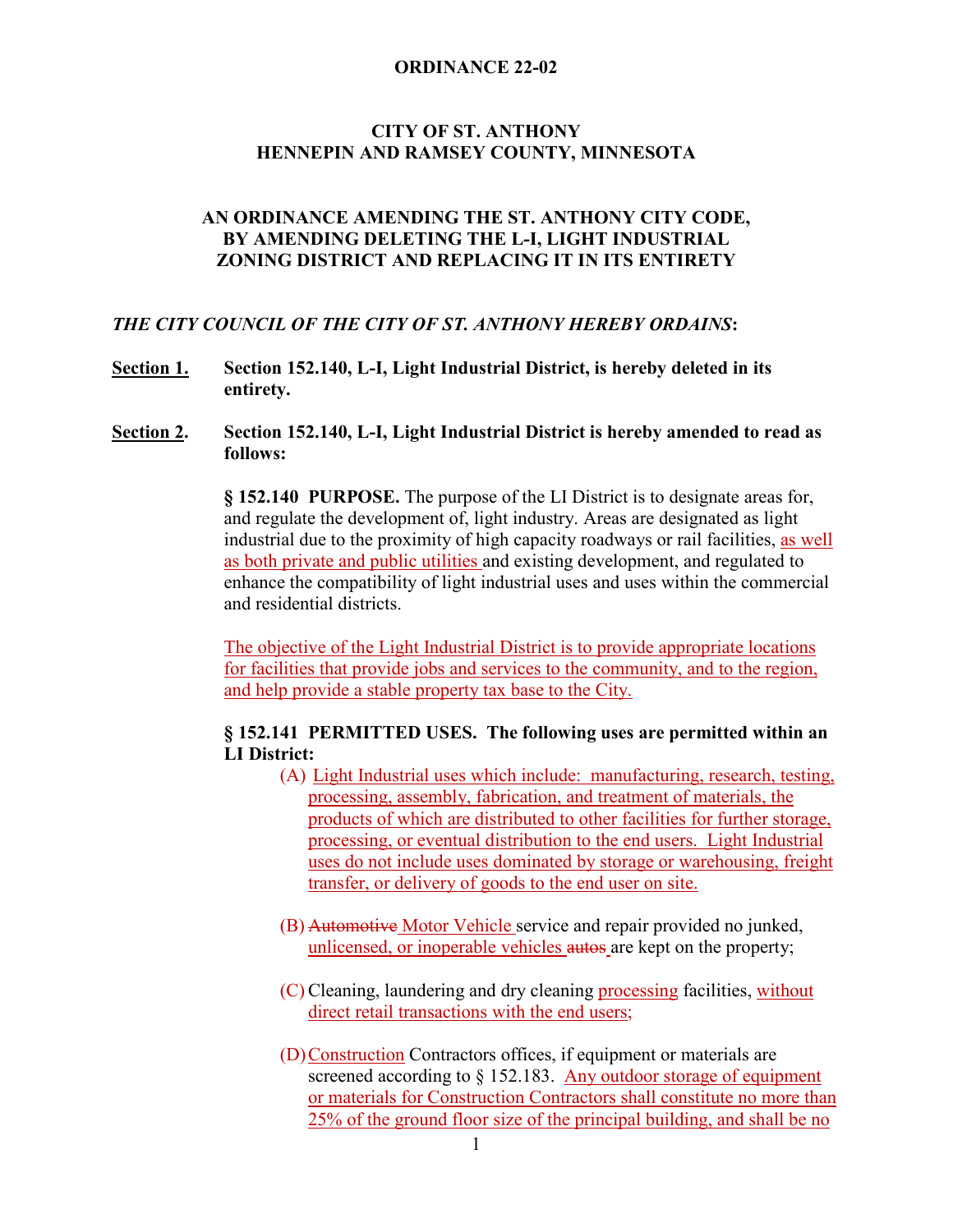more than 8 feet in height;

(E) Commercial Offices for administrative purposes as a principal use or as a function of an industrial enterprise and non-retail businesses.

§ 152.142 PERMITTED CONDITIONAL USES. The following uses are **permitted allowed** in an LI District only by a conditional use permit issued by the City Council:

- (A) Drug, cosmetic, pharmaceutical, and toiletries manufacture;
- (B) Canning or bottling other than malt products;
- (C) Enameling, painting, varnishing, lacquering, and japanning; Finish coat applications utilizing chemical or mechanical processes which have the potential for emissions or sanitary wastewater treatment impacts;
- (D) Meat packing which does not include the slaughtering of any kind of animal;
- (E) Steel or metal goods manufacturing processes, not involving blast furnace processes;
- (F) Catering operations and in-house cafeterias not intended for retail or public use;
- (G) Day-care center without drive-through facilities.

§ 152.143 ACCESSORY USES. Subject to the provisions of §§ 152.175 through 152.186, the following uses are permitted accessory uses in the LI District:

- (A) Storage sheds Accessory buildings which do not exceed 1 story in height and which have been approved by the City Council as to size and design are constructed of materials consistent with those of the principal building.
- (B) Buildings temporarily located on the premises for purposes of construction for a period not to exceed completion of construction.
- (C) Parking, loading, semi-trailers and other company truck/trailer vehicles are permitted in designated loading areas, provided they are actively loading or unloading.
- (D) Semi trailer and truck parking, provided such parking occupies no more than 20% of the subject property. Semi trailers shall not be utilized for the storage of goods or materials.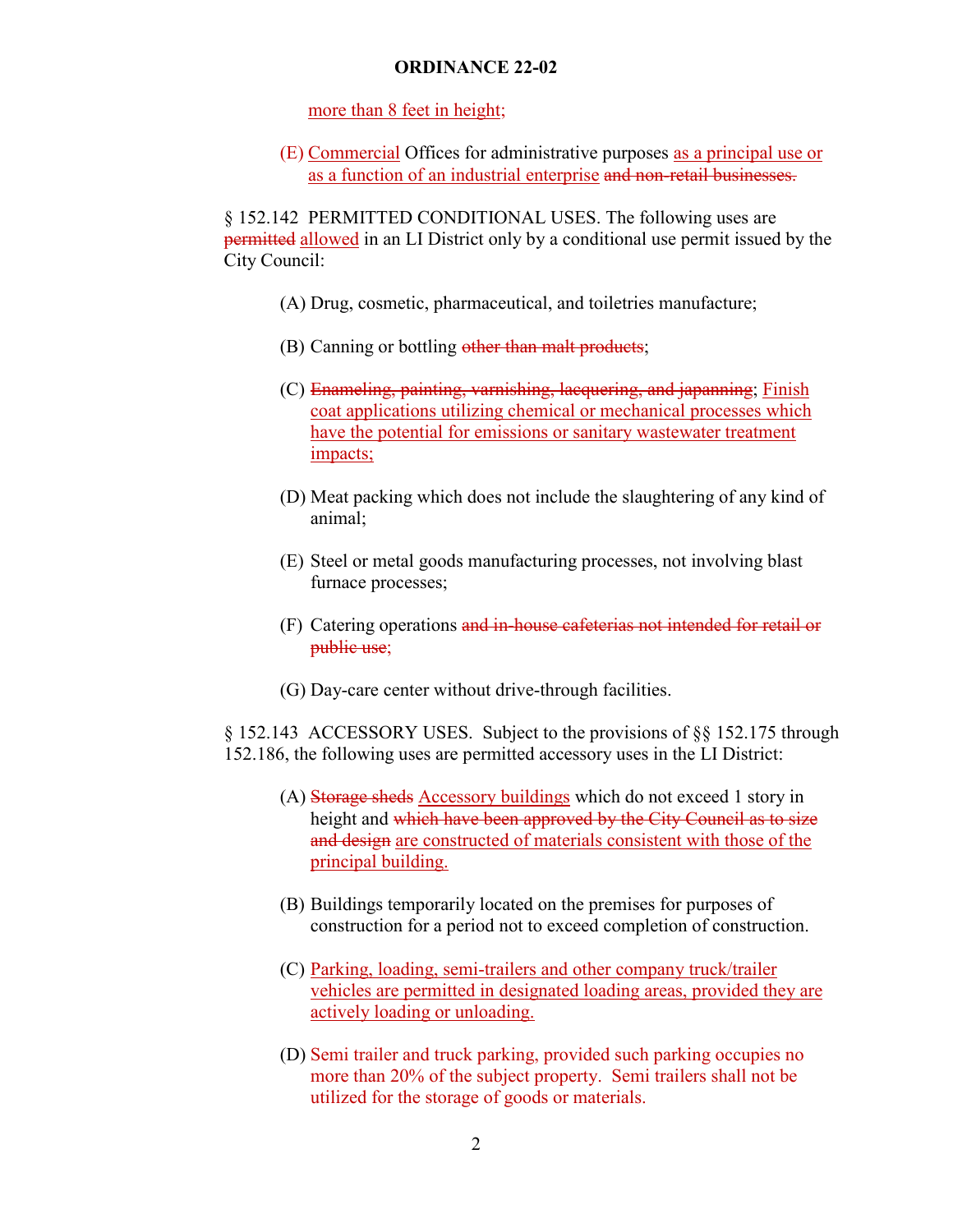## § 152.144 DIMENSIONAL REGULATIONS.

- (A) *Height*. No structure may exceed 35 50 feet in height or contain more than 3 stories.
- (B) *Lot area and width*. The minimum lot area is 15,000 square feet, and the minimum lot width is 100 feet.
- (C) *Front yard*. The front yard must have a depth equal to 20 the greater of 40 feet or a distance equal to the average of the setbacks of structures on the 2 adjoining lots.
- (D) *Side yards*. Side yards on interior lots must be at least 15 feet each. Side yards adjoining a street must be at least 40 feet.
- (E) *Rear yards*. The rear yard must be at least 15 feet in depth.
- (F) *Floor area ratio*. The floor area ratio in the LI District may not exceed 1.5.
- (G) Setbacks from residential districts. There must be a setback of at least 20 feet from any property in a residential district, within which setback area parking, storage, and/or loading facilities are excluded.
- **Section 3.** The City Clerk is hereby directed to make the changes required by this Ordinance as part of the Official St. Anthony City Code, Title XV, Zoning Ordinance, and to renumber the tables and chapters accordingly as necessary to provide the intended effect of this Ordinance. The City Clerk is further directed to make necessary corrections to any internal citations that result from said renumbering process, provided that such changes retain the purpose and intent of the Zoning Ordinance as has been adopted.
- **Section 4.** This Ordinance shall take effect and be in full force from and after its passage and publication. This ordinance may be published by summary publication, per a duly adopted resolution of the City Council. The ordinance in its entirety and map shall be posted on the City website after publication. Copies of the complete Ordinance and map are available online and at St. Anthony City Hall for examination upon request.

ADOPTED BY the St. Anthony City Council this 26<sup>th</sup> day of April, 2022.

Randy Stille, Mayor

ATTEST: